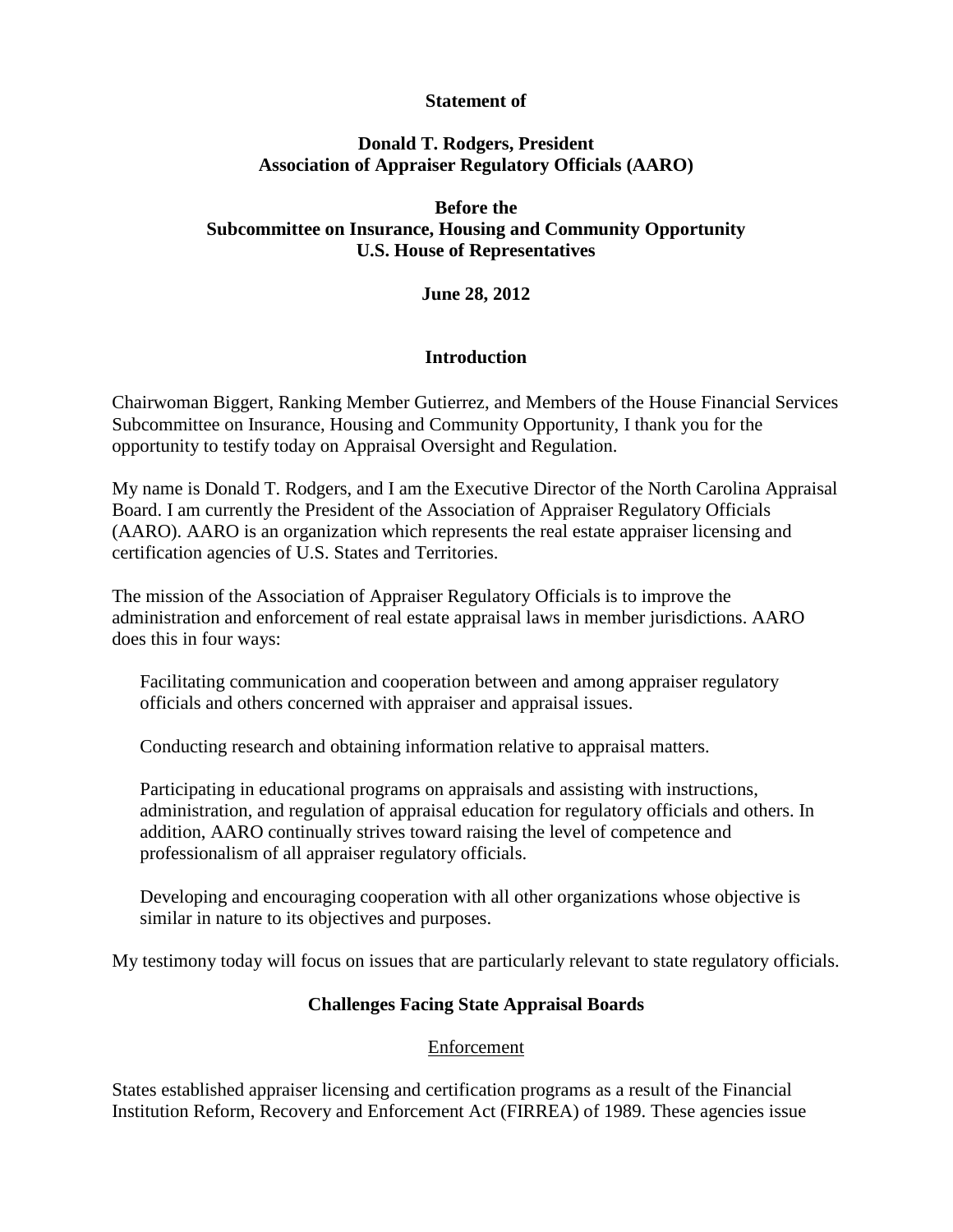appraiser licenses and certifications to those individuals who possess the education and experience requirements promulgated by the Appraiser Qualifications Board of The Appraisal Foundation. The agencies also oversee compliance by appraisers with the Uniform Standards of Professional Appraisal Practice (USPAP), state law and agency rules. These programs have been set up in a variety of ways; however, most fall into one of the following categories. Some states have an umbrella licensing agency that handles all occupational licenses for the state. Others have a stand-alone agency that handles real estate broker and/or appraiser licensing. Finally, there are states, such as North Carolina, that have an autonomous board set up by statute.

Appraisal boards are funded in different ways. In an umbrella agency, licensing fees are sent to the state, and the state manages its personnel and funds its operation. In a stand-alone agency, fees are collected by the state and the agency then receives an appropriation to meet its budgetary needs. Most autonomous boards keep the fees they receive, and do not receive any state funding. Since there are territories and small states that have a few hundred or fewer appraisers, while one state has over ten thousand, the large disparity in the numbers of appraisers makes it difficult to establish one method to operate state appraisal programs.

There are also different approaches with regard to staffing. Most programs have an administrator or executive director that manages day-to-day operations; however, based on the number of appraises licensed by the board, it may be necessary for the administrative staff to manage multiple licensing programs to maximize economies of scale. States also use different approaches for investigations. Some have a pool of investigators available to all licensing boards. Others contract with appraisers on a per-case basis to assist staff. Some appraisal boards have staff investigators who in some cases are former law enforcement officers, while other states use appraisers who have been trained in investigations. State programs generally have legal representation provided by their state attorney general's office. Some of these attorneys are assigned on a per-case basis, while others provide a part time or full time attorney that deals solely with appraisal board cases. Attorneys who are not assigned solely to the appraisal board may have a case load involving cosmetologists, funeral homes and plumbers in addition to appraisers. Boards who have administrators, investigators and attorneys who are not trained in real estate appraisal are dealing with specific standards of practice and appraisal methodology. Even though they may obtain training in appraisal standards and methodology, it is difficult to sustain a level of competence when not dealing with these types of cases on a full-time basis.

State legislatures do not understand that appraisal boards have requirements that other occupational licensing boards do not have. For example, the Appraisal Subcommittee (ASC) issues Policy Statements that reflect the general framework they use when they review a state for compliance with Title XI. Policy Statement 10 states that "State agencies need to process complaints of appraiser misconduct or wrongdoing on a timely basis. Absent special documented circumstances, final State agency administrative decisions regarding complaints should occur within one year of the complaint filing date." States where the appraiser program is housed within an umbrella agency may not be able to comply as they are not provided with sufficient resources to resolve cases. Often state officials do not understand why this one licensing agency must be given priority when the state's backlog for other occupations is just as great. Although the ASC often points out that it is a state issue and not just an agency issue, when states are facing the significant funding problems that they have today, appraiser programs may face a reduction in funds and may be subject to having their funds swept into the state treasury for other uses.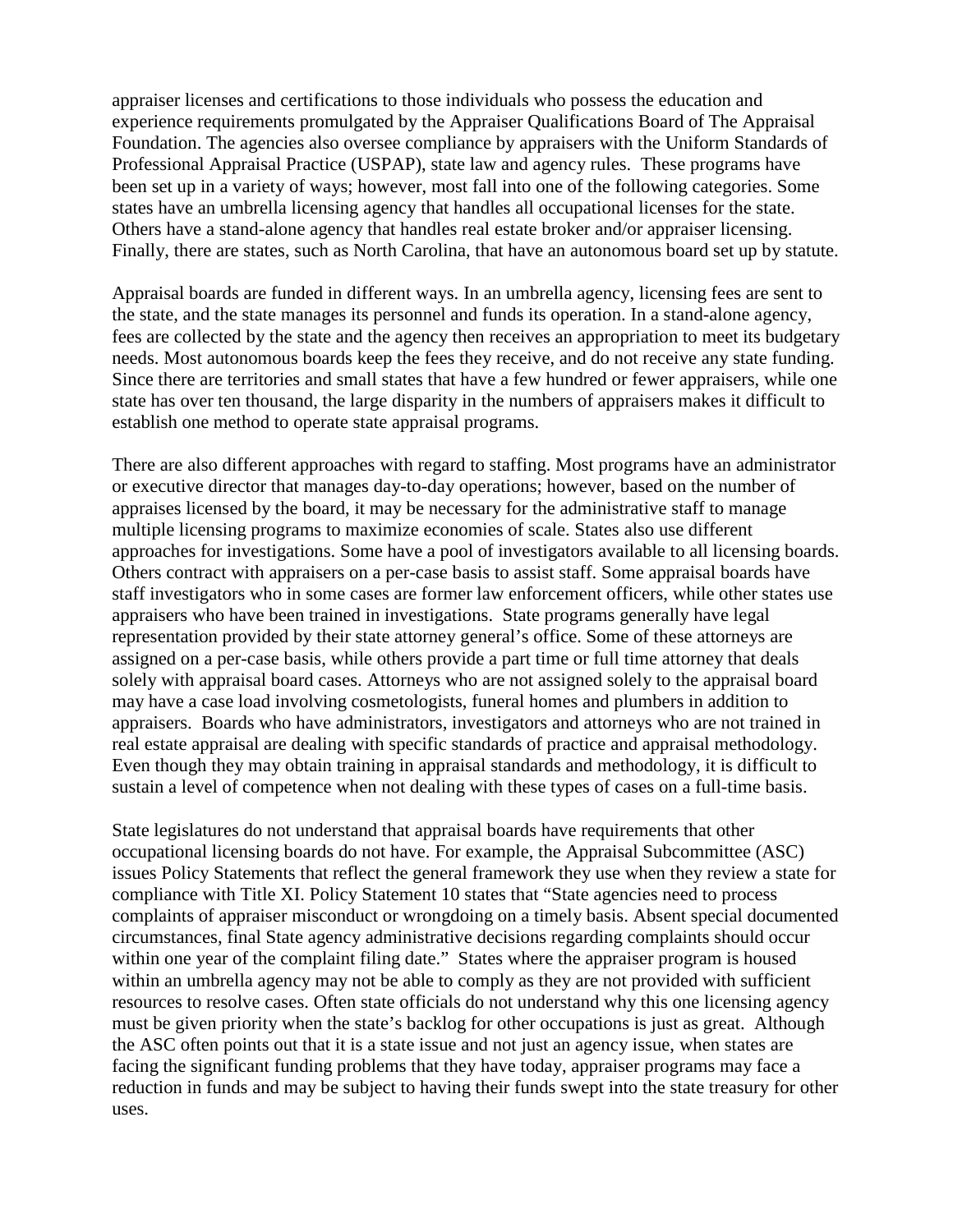## Difficulty Detecting Fraud

Like most regulatory agencies, appraisal boards respond to complaints; they don't generally initiate investigations. An appraisal is an opinion of value, and it is difficult to dispute someone's opinion. Appraisal fraud involves the intent to deceive someone in the making of an appraisal, or at least some evidence of conspiracy. It is nearly impossible to prove an appraiser's intent to defraud by looking at an appraisal report. For that reason, law enforcement officials have often shied away from involving appraisers in a civil or criminal fraud case. In addition, to get them to pursue such a case, a fairly high financial threshold of harm must be present. They are more likely to pursue other players in a fraud scheme, such as mortgage brokers, developers and attorneys.

Several states have created or participate in task forces to deal with mortgage fraud. These task forces have banking, appraisal and real estate regulators, as well as state and federal law enforcement. This helps the members identify common participants in different fraud schemes, and to offer support to each other in prosecution of these individuals. State and federal law enforcement agencies, however, often are not able to share information with state appraisal boards and other regulators due to confidentiality laws and the concern that their investigation could be compromised. As a result, the task force is more beneficial to law enforcement in obtaining information than it is to regulators in the investigation of their own cases.

A big obstacle for appraisal boards is that often problems with loans and appraisals do not emerge until several years after a loan was made, when properties go into foreclosure or homeowner attempts to sell or refinance. It becomes more difficult to investigate an appraisal when a significant amount of time has passed, as an appraisal is an opinion of value as of a specific date in time. There may be changes in the property's condition and in market forces; also, data available to the appraiser at the time of the appraisal may no longer be available, and the appraiser may have destroyed his records (USPAP only requires that an appraiser keep his records for five years). Complaints were often not originated at the time the appraisal was performed, as many of the participants who are now complaining about low appraised values did not see a problem when values were meeting or exceeding sales prices.

Appraisers found to be involved in mortgage fraud schemes often didn't realize what they had gotten into. They may have drawn into schemes orchestrated by other unscrupulous players who withheld information from them or deliberately gave them erroneous information. Often they did not receive any additional fee or payment for participating in a fraud scheme; they were brought into it with the promise of a number of future assignments. In one instance in North Carolina, the investigator discovered that the appraiser had received a large payment that was noted on the HUD-1 settlement statement. This helped the appraisal board revoke the appraiser's license, and they were successfully prosecuted in federal court; however, it is seldom that this type of "smoking gun" is present. Although there is always a potential for mortgage fraud, the significant increase in scrutiny in underwriting of appraisals makes it difficult to perpetrate many of these schemes; however, it has also resulted in tightened guidelines for appraisers and loan requirements for borrowers.

#### Appraisal Management Companies

Appraisal management companies (AMCs) have existed for many years. In March 2008, Fannie Mae entered into an agreement with the New York Attorney General's office to adopt certain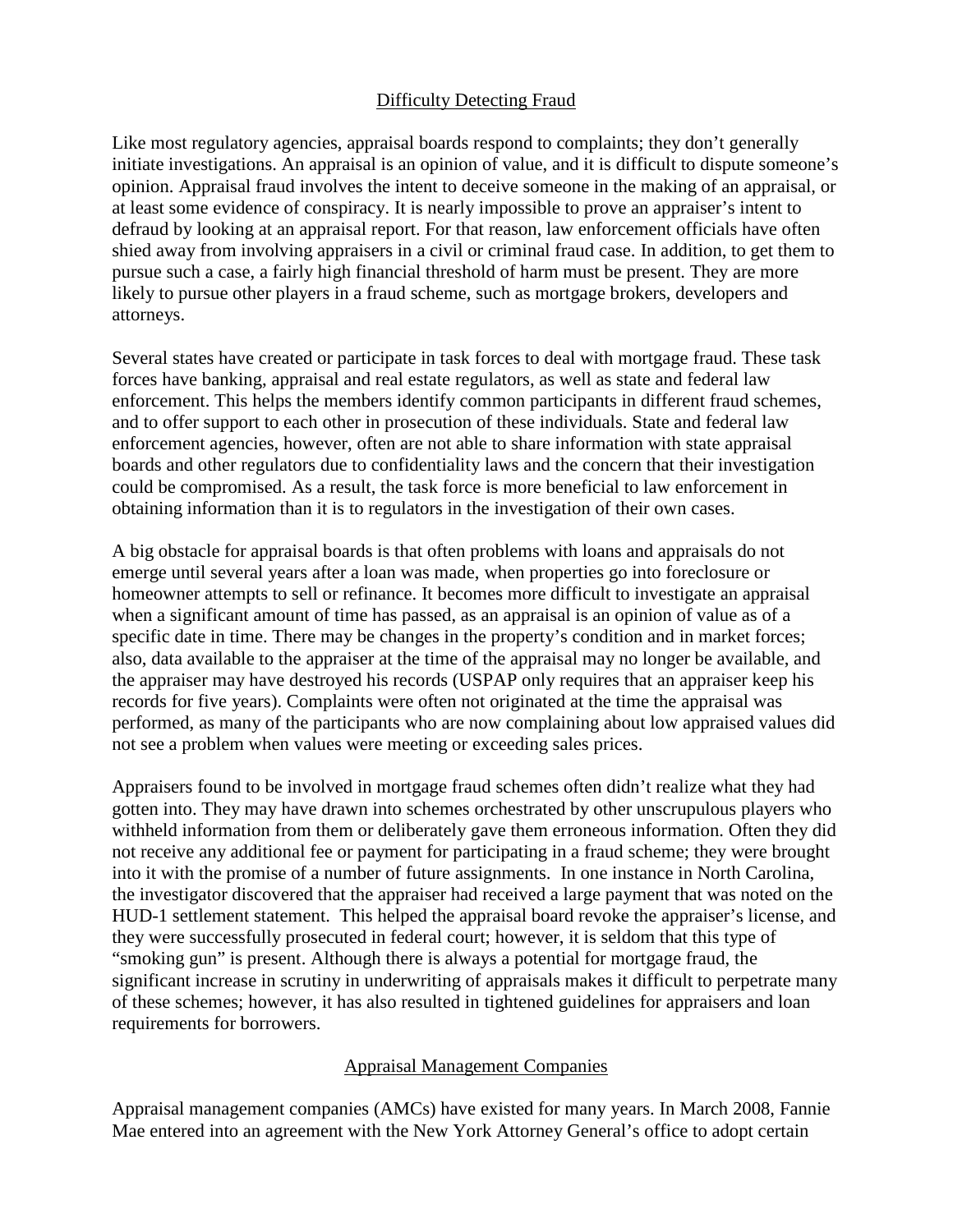policies relating to appraisals for loans delivered to them. This agreement established the Home Valuation Code of Conduct (HVCC). As part of the HVCC, loan originators on commission were forbidden from selecting an appraiser for a particular appraisal assignment or from having any substantive communications with an appraiser relating to valuation, including ordering or managing an appraisal assignment. As a result of the HVCC, many more AMCs were established, and appraisers performing appraisals for residential loans were, for the most part, required to sign up with AMCs in order to obtain assignments. It is our understanding that in some cases, the AMCs were established or operated by former mortgage brokers or appraisers who had been sanctioned or lost their license to practice. There were no laws or regulations in place that prohibited these individuals or those with criminal backgrounds from setting up and managing these companies, even as they became such an integral part of the mortgage process.

As a result of the Dodd-Frank Wall Street Reform and Consumer Protection Act, all states will now have to register and supervise AMCs. A majority of states already have implemented a registration program, and issues have begun to surface. One is how to determine whether a company actually is an AMC. There are several electronic or portal companies that recruit, manage, send assignments, review appraisals, send appraisals back to the appraiser for changes, and transmit payment to the appraiser. Many traditional appraisal firms use subcontractors to perform assignments rather than have appraisers employed by the company. This has raised the issue as to whether these appraisal firms are acting as an AMC and must be registered as one. Various state legislatures have taken a strict view and required appraisal companies to register, while others have tried to limit registration to those who perform the full spectrum of appraisal management functions. In discussion with the staff of the Consumer Financial Protection Bureau (CFPB), it was obvious that it is very difficult to define an AMC for purposes of legislation and rulemaking.

Although AMCs do largely create the firewall envisioned by the HVCC, it has created the situation where it is hard for consumers, real estate brokers, builders and other users of appraisal services to provide necessary information to the appraiser and to express concerns with the appraisal itself. As AMCs have become more an integral part of the appraisal process, many consumers do not understand or are not aware of their role. Consumers may pay the AMCs invoice, which they consider to be substantial for an appraisal, but they do not understand that the appraiser receives only a part of that payment. It is not uncommon for AMCs to prohibit appraisers from speaking with any parties to the process, such as brokers, builders or borrowers. After the inspection is performed and the appraisal is transmitted to the AMC, the AMC may send the appraiser several requests for information, which can delay the transmission of the final appraisal to the lender. These situations increase consumer frustration, and this hostility is directed towards the appraiser. As a result of this misunderstanding, a consumer may file a complaint with the appraisal board.

Appraisers have their own concerns in dealing with AMCs. One AMC has numerous pages of instructions to the appraiser as to how to perform the appraisal. Another AMC tells appraisers what to wear when inspecting properties. Some appraisers are receiving assignments to appraise properties that are out of their market area. Even though they are required by USPAP to be or to become geographically competent to perform an appraisal, they feel pressured to accept these assignments in order to continue to receive work from the AMC, as well as the financial pressure of needing the income from these assignments. Some AMCs are slow to pay appraisers, even when faced with state laws giving them time limits for payment. There are instances where an AMC will automatically remove an appraiser from their panel if the appraiser has any form of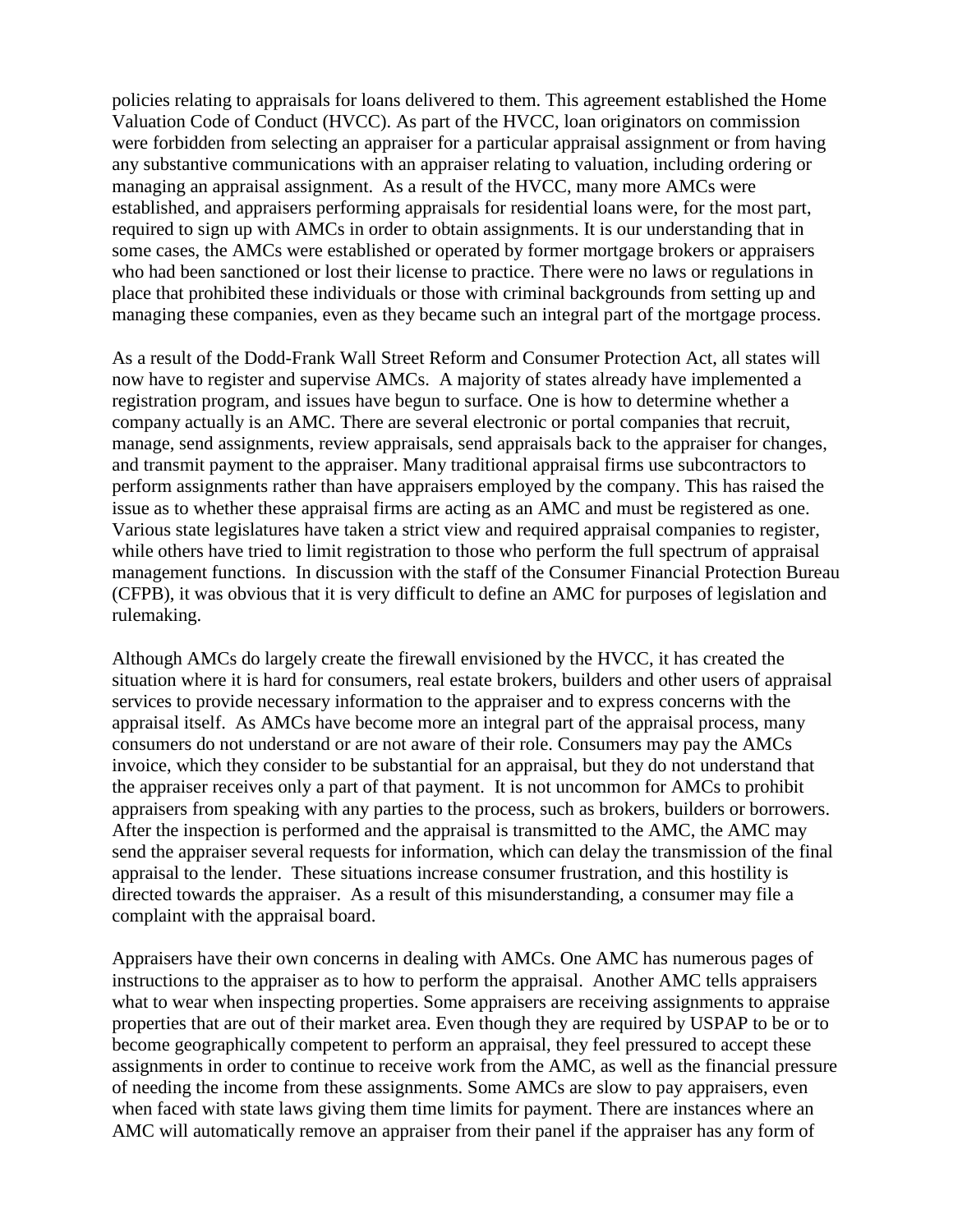disciplinary action, including a reprimand or the requirement of additional education which is based on a technical violation of a state's rules. Appraisers who do not comply with the AMC's requirements or who complain against an AMC fear removal from the AMC panel, which could, in turn, limit their ability to receive work from other AMCs and result in a large loss of income.

State appraiser boards have their own issues with oversight of AMCs. An overlying problem for boards is that they must license two entities, appraisers and AMCs, whose interests are often at odds. Each group may attempt to get legislators and state boards to adopt laws and enact rules that impact the other's ability to function. Most state legislation to date focuses on registration of AMCs, not regulation. Boards have limited ability to oversee the functions of an AMC unless there is evidence of a violation of appraiser independence. When complaints are received, it will likely be difficult for agencies with limited funds and personnel to investigate corporations that usually are not domiciled within their state. For example, in North Carolina, there are 144 AMCs registered, but only 6 are headquartered in the state.

Hopefully, once rules are adopted by the CFPB and minimum requirements for states are defined by the Appraisal Subcommittee, many of these issues with regard to AMCs will become clearer.

## Oversight of Alternative Valuation Services

Automated Valuation Models (AVMs), Broker Price Opinions (BPOs) and other evaluation products are generally not regulated by appraiser licensing boards, unless they are performed by an appraiser in violation of state licensing laws. In many instances consumers do not realize the difference between these products and may think they are receiving an appraisal, when an appraiser is not actually involved in the process. The North Carolina Appraisal Board received a complaint from a consumer earlier this year regarding what she thought was an appraisal. The letter valuing property gave her an estimate of what the property was worth, and she was charged \$450 for the valuation. It turned out that this was not an appraisal, but was a statement of worth from a real estate broker. Although the Appraisal Board referred this matter to the North Carolina Real Estate Commission, there are currently no standards of practice for BPOs and there is limited authority to discipline brokers for errors in the development of a value.

Some states have no restrictions on the preparation or use of BPOs, while others have laws that severely limit the use of BPOs to traditional brokerage services such as listing or selling properties. If a BPO is not done by an appraiser, state appraisal boards don't regulate this product and there is no requirement that the person performing the BPO conform to the Uniform Standards of Professional Appraisal Practice (USPAP). Many states that allow BPOs have no minimum education or experience requirements to perform this service, and have not adopted guidelines or standards for brokers to follow in the preparation of this product. BPOs and other alternative valuation products, therefore, are not sufficiently regulated.

#### **Potential Improvement to the Appraisal Regulatory System**

# What Works Well

In order to look at where the system can be improved, it is helpful to look at what elements are working well. There have been several joint efforts of the three components of the regulatory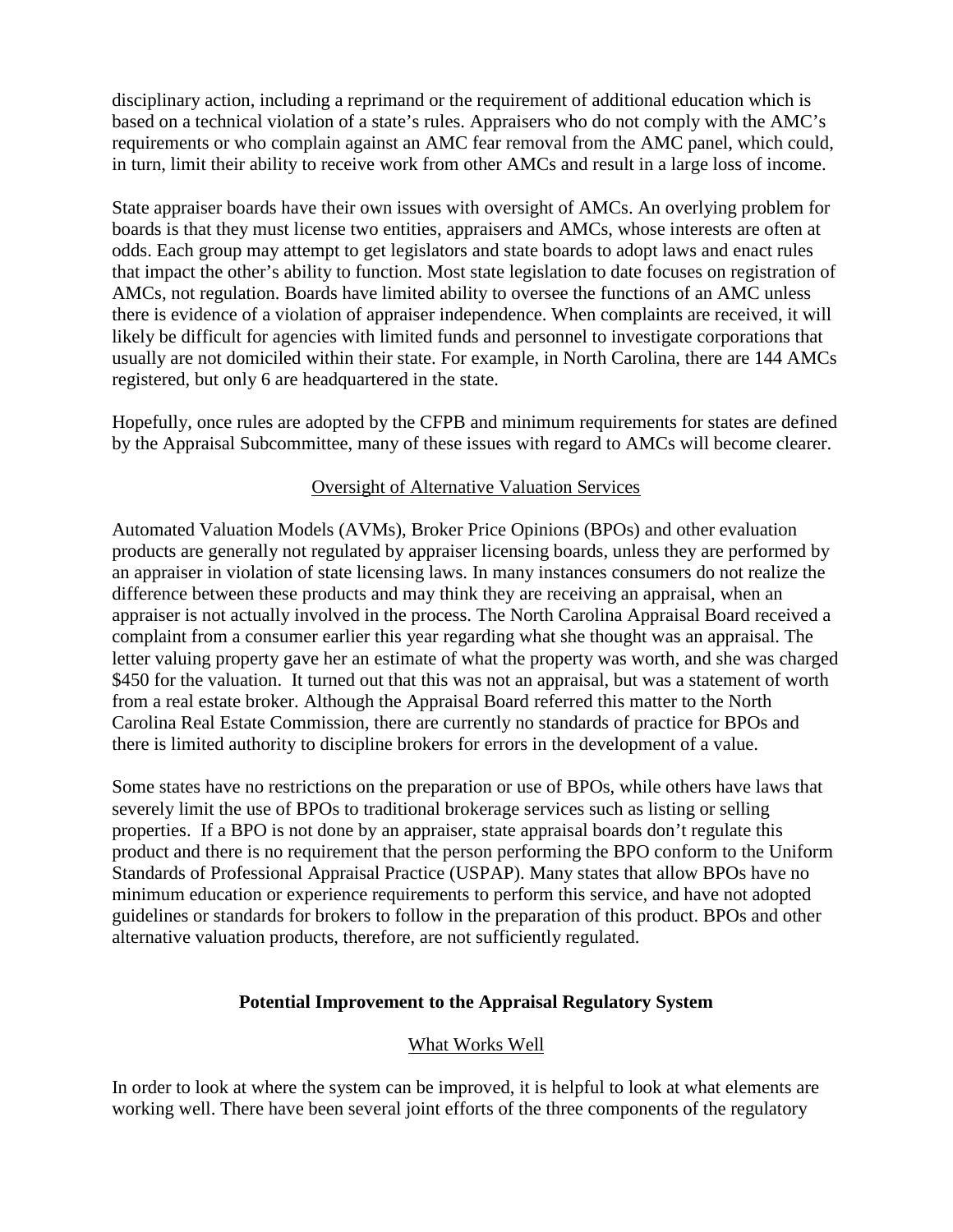structure (state appraisal boards, the Appraisal Subcommittee and The Appraisal Foundation). Some of these are:

- An investigator training program was presented to state regulators at no cost to their agencies. This program was developed by AARO members, administered by The Appraisal Foundation and funded by the ASC.
- A task force of these three groups explored issues surrounding the supervision of trainees. Since that time the Appraiser Qualifications Board (AQB) of The Appraisal Foundation has developed criteria that will be mandatory for states in licensing and overseeing trainees and their supervisors as of January 2015.
- Another task force of the three groups developed a Voluntary Consistent Enforcement Matrix to provide guidance to states as to how various types of USPAP violations could be sanctioned.
- The groups developed, filmed and have made available to states a Mock Administrative Hearing as an education tool for appraisal board members and staff. This hearing was done at an AARO conference with many state regulators in attendance.
- The ASC and The Appraisal Foundation have made themselves freely available to AARO conferences and meetings.
- The Appraisal Foundation has scheduled meetings of its boards (the Appraisal Standards) Board and the Appraiser Qualifications Board) in conjunction with AARO meetings in order to allow state regulators to attend the meeting and encourage participation in AARO.
- The Appraisal Foundation also put together a State Regulators Advisory Group (SRAG) in order to provide direct input to the Foundation. The SRAG meeting is another opportunity for the three groups to work together as the ASC participates in that meeting as well. These meetings are also held in conjunction with AARO conferences.
- The Appraisal Foundation issues exposure drafts and requests comments when there are proposed changes to USPAP or the appraiser qualification criteria. This results in these being thoroughly vetted and minimizes unintended consequences.
- The ASC provides assistance to states as needed when the states are drafting rules, and when there are potential changes in legislation that could impact the state's ability to comply with FIRREA.

# Suggestions for Improvement

After twenty years of the current system which combines private policy, state enforcement and federal oversight, several areas have shown need for improvement. A few of the larger issues are:

- A representative of the appraisal industry and/or the appraiser regulatory community should be given a seat on the Appraisal Subcommittee. There should also be an appraiser regulator on both the Appraiser Qualifications Board and Appraisal Standards Board of The Appraisal Foundation. Having a state regulator on these groups will allow them to receive direct input as to how their decisions will affect implementation and enforcement of requirements.
- Explore the possibility of having a national repository for each appraiser's records. This would include qualifying education, continuing education, the date and types of examinations passed, a comprehensive background check and licensing history, including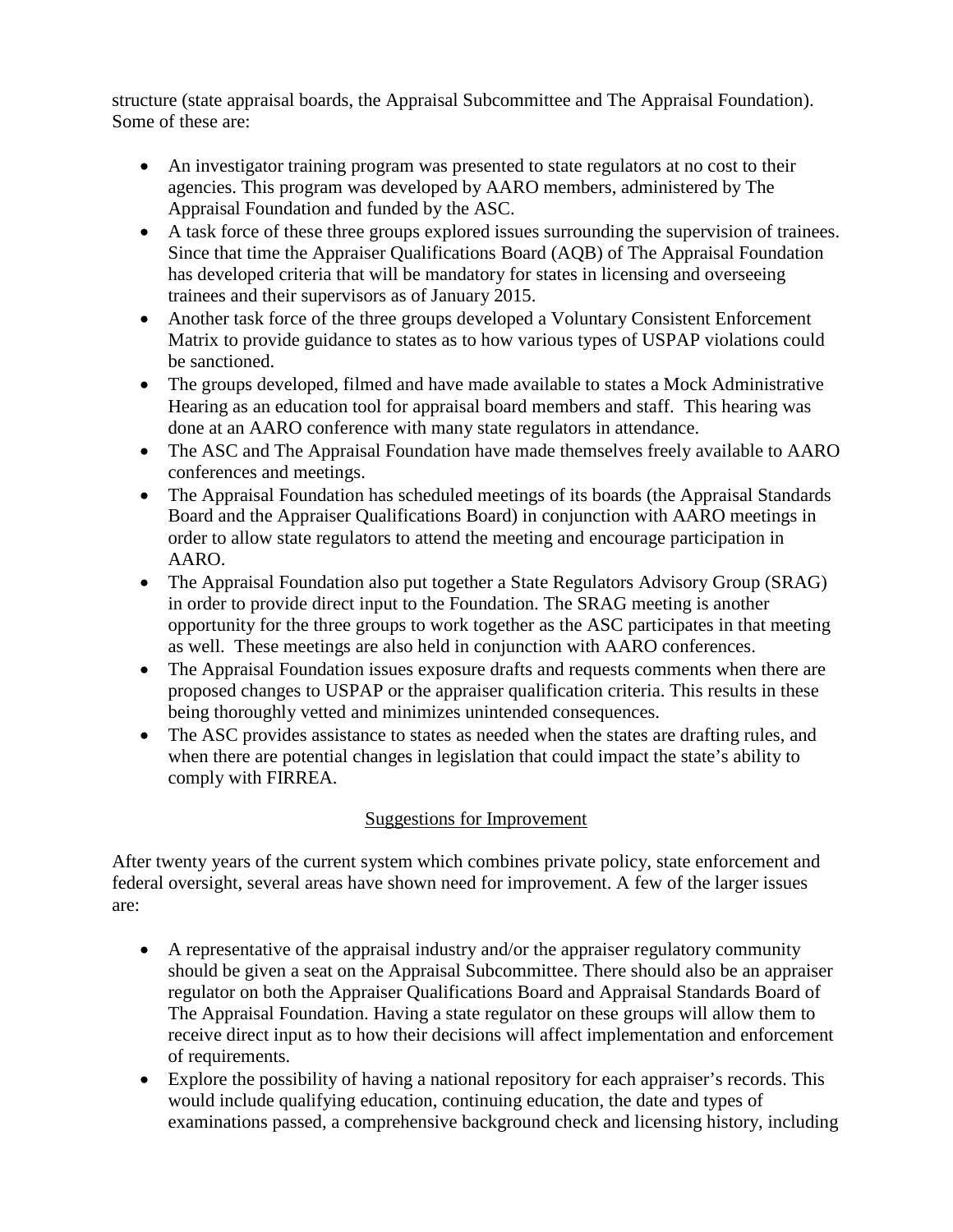documentation of any disciplinary action. This could be accomplished either through expansion of the ASC National Registry database or a system similar to the National Mortgage Licensing System. An appraiser should only have one record on the National Registry, not a separate one for each state in which the appraiser is licensed and for each credential which the appraiser has held. A similar repository should be established for appraisal management companies (AMCs). Funding for developing and administering such a system may be available through grants from the ASC or as part of a state's licensing and renewal process.

- Current ASC meeting procedures do not encourage attendance by the public and should be changed. In the past, a large portion of each meeting was held in closed session. Recently the meetings have become more open, but there are still impediments to the free flow of information to the ASC at their meetings. Anyone wishing to attend must preregister in advance. Participants must have a valid government issued photo identification, and go through a security screening, in addition to being personally escorted to and from the meeting area. Although it is understandable that some level of security is necessary, meetings should not be held in buildings that require this procedure. These are public meetings, and the public should not be discouraged from attending, even if they choose to attend without advance registration. Registration could be required to address the ASC.
- There needs to be a method where a state can ask the ASC for guidance without fear of repercussions. A state may be reluctant to request assistance or information out of concern that asking a question will be flagged for the next ASC review of the state. It is possible that a state could have had several reviews, but if something is later discovered and the state asks for guidance, the ASC will still cite this as an area of concern in a future review. State boards and appraisers should be able rely on their procedures if a review have found them to be in compliance. If the ASC later determines the state's rules are out of compliance, the state should be able to correct the issue without a finding against the state and the potential removal or suspension of an appraiser's credential.
- Policies that are necessary for consistency across states must be mandatory by federal law. The development of a universal complaint form and of an AMC application form have been discussed, but will be difficult to achieve absent a federal mandate that all states accept a particular form. Some states require that a complaint be notarized and completed on a state-specific form, while others can accept anonymous complaints. If universal forms are truly essential for the oversight of appraisal regulation, this needs to be addressed in federal law. This issue also applies to reciprocity where there are clear mandates for temporary practice, but no such requirements for reciprocal licenses.
- The policies and procedures of the ASC need to be more transparent. There is little or no input allowed by stakeholders, such as state regulatory officials and the appraisal industry. The Appraisal Foundation's Boards, the AQB and the ASB, each have a lengthy and thorough exposure draft and comment system where comments are actively solicited and revised drafts are issued for further comment. ASC Policy Statements, bulletins, memoranda and review criteria should have similar exposure and comment. Currently, we understand that ASC Policy Statements are under review and are in the process of being changed. Although this process has been underway for several months, states and members of the appraisal industry still have not had the opportunity to see a draft or to have an opportunity to comment.